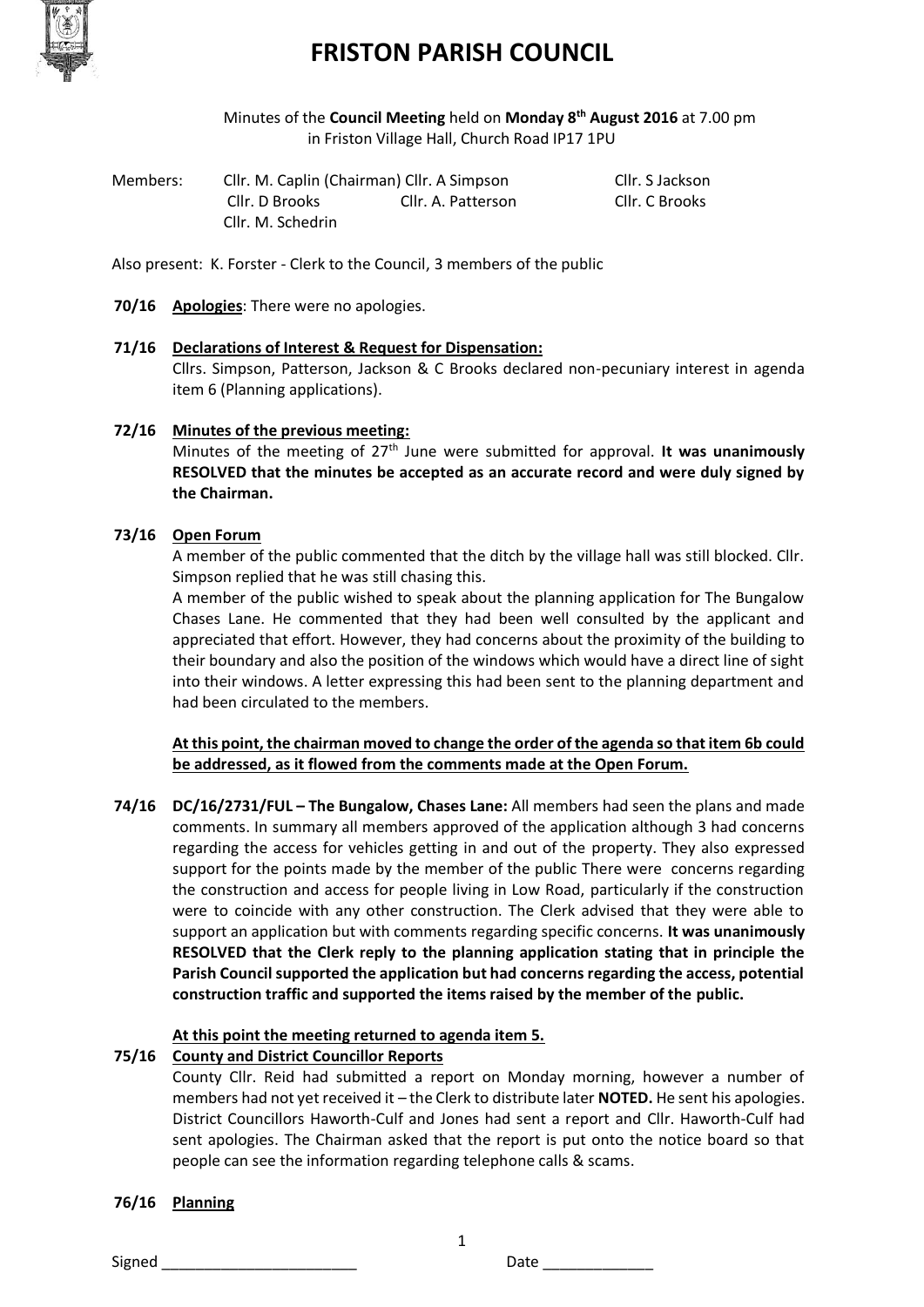

- **a) Diversion of footpath 13a** : No update
- **b) Updates on previous planning applications:** The Clerk reported that she had received another letter from planning regarding the application for Bowling Green as a report regarding Bat Ecological Impact Assessment had been received and the parish council were invited to comment further. **It was unanimously RESOLVED that the Clerk should reply that the members ask the planning department to consider in their decision the items in paragraph 6 regarding the timing of the works.**

As there had been a number of comments made by both residents and the Parish Council, it was inevitable that the Parish Council would be asked if they would like the application referred to committee for decision but would only have 5 days to reply. **It was unanimously RESOLVED that the Clerk, when/if asked, should request that this application is referred to committee.** 

## **77/16 Accounts**

- **a) Statement of Accounts:** The statement of accounts was reviewed and the credit recharge of £ 319.32 from the training of Benhall/Sternfield & Snape was noted. The Clerk was asked to correct the posting of Last Year Grass Cutting. There is currently £19,703.46 in bank. **NOTED**
- **b) Approval of Payments:** Cheques totalling £ 474.27 were approved which included £ 168 for grass cutting, £ 35 for registration of data protection, £ 180.62 for membership of SALC & £ 90.45 for expenses incurred by the Clerk. **NOTED**
- **c) New Signatories:** Barclays Bank had confirmed that the new signatories were in place.
- **d) Update on External Audit:** The Clerk explained that she had received further questions from the External Auditor regarding the significant differences in income and expenditure to the previous year. This was mainly to do with the receipt of a number of grants, the acquisition of new assets such as the PC & the VAS system and an increase in administrative costs. She had provided BDO with scans of signed minutes to verify this and these explanations were accepted.

#### **At this point, District Cllr. Jones arrived, having been at another parish meeting.**

## **78/16 CIL Payment & Grant of £200 from SCDC**

It was agreed to defer this to the next meeting however, the Chairman asked for the Clerk to send around the notice detailing what the CIL can be spent on. **NOTED**

## **79/16 Village Plan**

Cllr. Schedrin had uploaded the village plan and all members had had an opportunity to review it. District Cllr. Jones stated that Thorpness P.C. were developing a neighbourhood plan and invited members and any parishioners to open day that is being held **on 23rd August in the Thorpness Country Club between 1pm & 7pm**. The Chairman encouraged all to attend.

After some discussion, **It was unanimously RESOLVED that any further development of the village plan be put on hold until progress is made on the Village Hall and Village Green.**

#### **At this point the Chairman invited the District Councillor to address the meeting.**

**80/16** Cllr. Jones did not have anything to add to the report that had already been submitted but asked about the Windmill. There were funds available to assist with heritage projects. It was pointed out that the Windmill is privately owned however the Clerk was asked to provide Cllr. Jones with the contact details. **NOTED**

2

Signed **Example 2** Date **Date Date Date**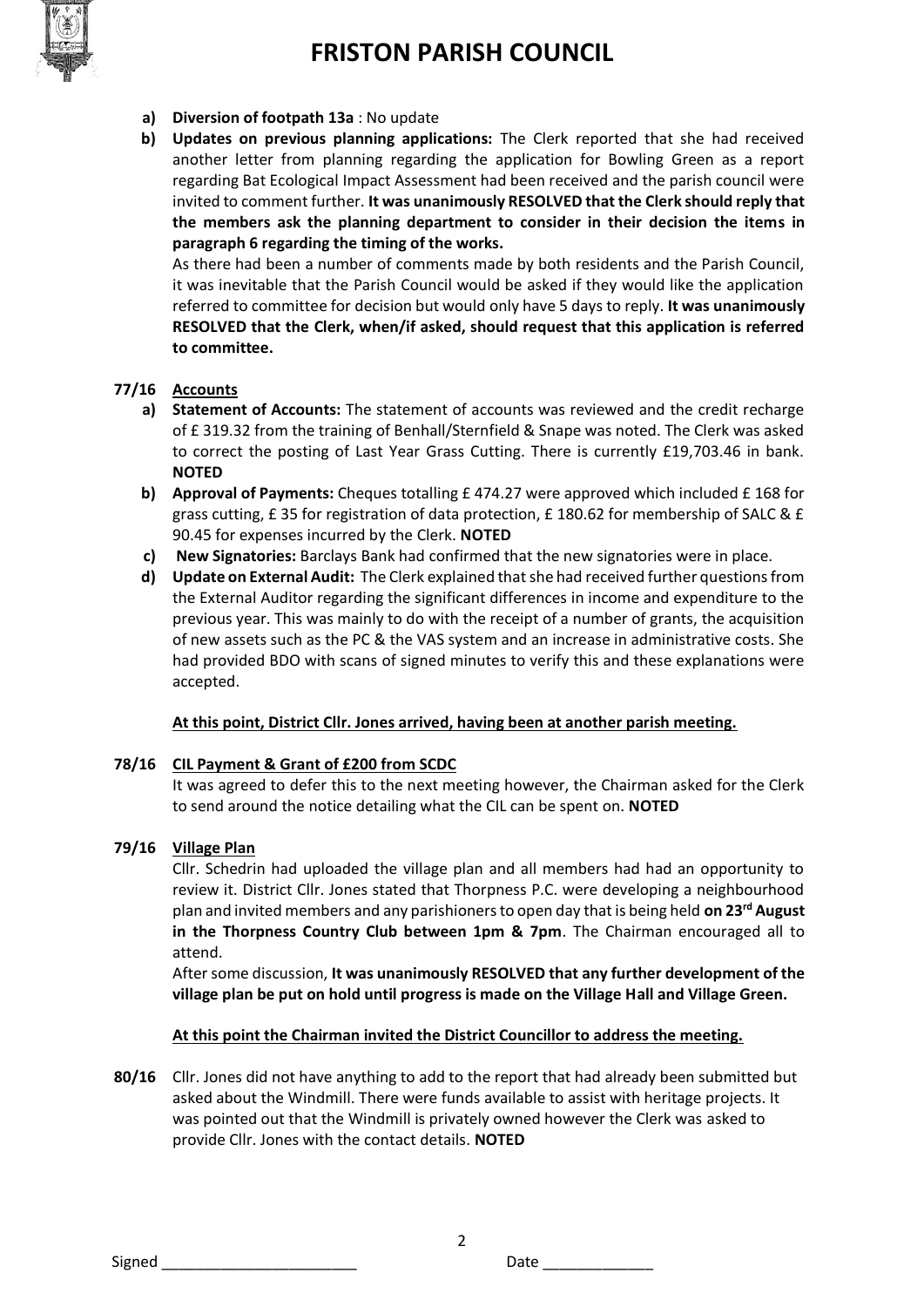

## **81/16 Highways, Paths & Transport**

- **a)** Cllr. Simpson reported that there were still potential problems with flooding in Church Lane, as raised by the member of the public in the Open Forum, however he was continuing to pursue the various agencies to get it resolved. Grass Cutting was underway and being monitored.
- **b)** Footpaths are very overgrown. District Cllr. Jones stated that the agencies would only cut at ground level and suggested that the members contacted local charitable organisations such as the Plymouth Brethren who may assist.
- **c)** A successful meeting with Norse and a number of different agencies took place regarding the damage being done to banks and thanks were given to Cllr. Jones who facilitated it. Since then there had been noticeable improvements.
- **d)** The bank needs to be reinstated with soil and turfs. Cllr. Simpson agreed to establish some costs. The local resident would also like to put bollards there, to deter any further incursions. Cllr. Simpson to discuss with Highways.
- **e)** There were comments on the lack of regular emptying of dog bins. District Cllr. Jones said that she would take this up.
- **f)** The drain on the green is still blocked and Highways have identified a long time ago that a new soakaway needs to be created. Cllr. Simpson has not been able to get this progressed further. The Clerk was asked to contact Cllr. Reid to see if he could assist. **NOTED**
- **g)** There were still problems with tractor traffic. This had been identified as being linked to Mr. Mann. The Clerk was asked to write to Mr Mann **NOTED**
- **82/16 Sizewell C Forum**: The Clerk was asked to take this off the agenda as there is no activity presently.

### **83/16 Village Green:**

The Clerk summarised the current position. Following the application of the Parish Council to register the village green as an ACV (asset of community value), she had received a phone call & email from the Land agent saying that the owners were surprised at this move and would now not be engaging in any further discussion of a lease agreement. Following conversations with the Chairman, the application had been put on hold until this meeting so that council could decide how to proceed. Subsequent to that an email had been received from Mr & Mrs Borrows solicitors stating that unless the application was withdrawn completely, they would not enter into any discussion.

There was much discussion regarding this item. The Chairman stated that he wished to enter into a dialogue with the Borrows and possibly meet them. **It was RESOLVED by a majority of the members to withdraw the ACV application and restart negotiations for a lease of the Village Green and to send a letter to the Borrows explaining the history and reasons that Council had applied for the ACV.**

#### **84/16 Allotments:** Nothing to report

#### **85/16 Playground and village green**

Cllr. D Brooks reported that the repairs to the playground were completed. He also reported that Phil Harris has offered to restain/treat the benches at his own expense. The Council much appreciates this and asked for a letter of thanks to be sent. **NOTED**

Cllr C Brooks reported that there had been another minor fall on the bridge. Cllr. Simpson and Cllr. D Brooks had been looking at options and had concluded that the original proposal for a ramp and a hand rail was the most expedient . As discussed at the previous meeting this would be funded by S137 monies. Cllr. Schedrin was concerned about the spending of money on private land, although it was pointed out that the Parish Council was a legal occupier. **It was RESOLVED by a majority of the members to authorise Cllrs Simpson & D Brook to proceed with the work up to a budget of £ 200.** 

3

Signed \_\_\_\_\_\_\_\_\_\_\_\_\_\_\_\_\_\_\_\_\_\_\_ Date \_\_\_\_\_\_\_\_\_\_\_\_\_